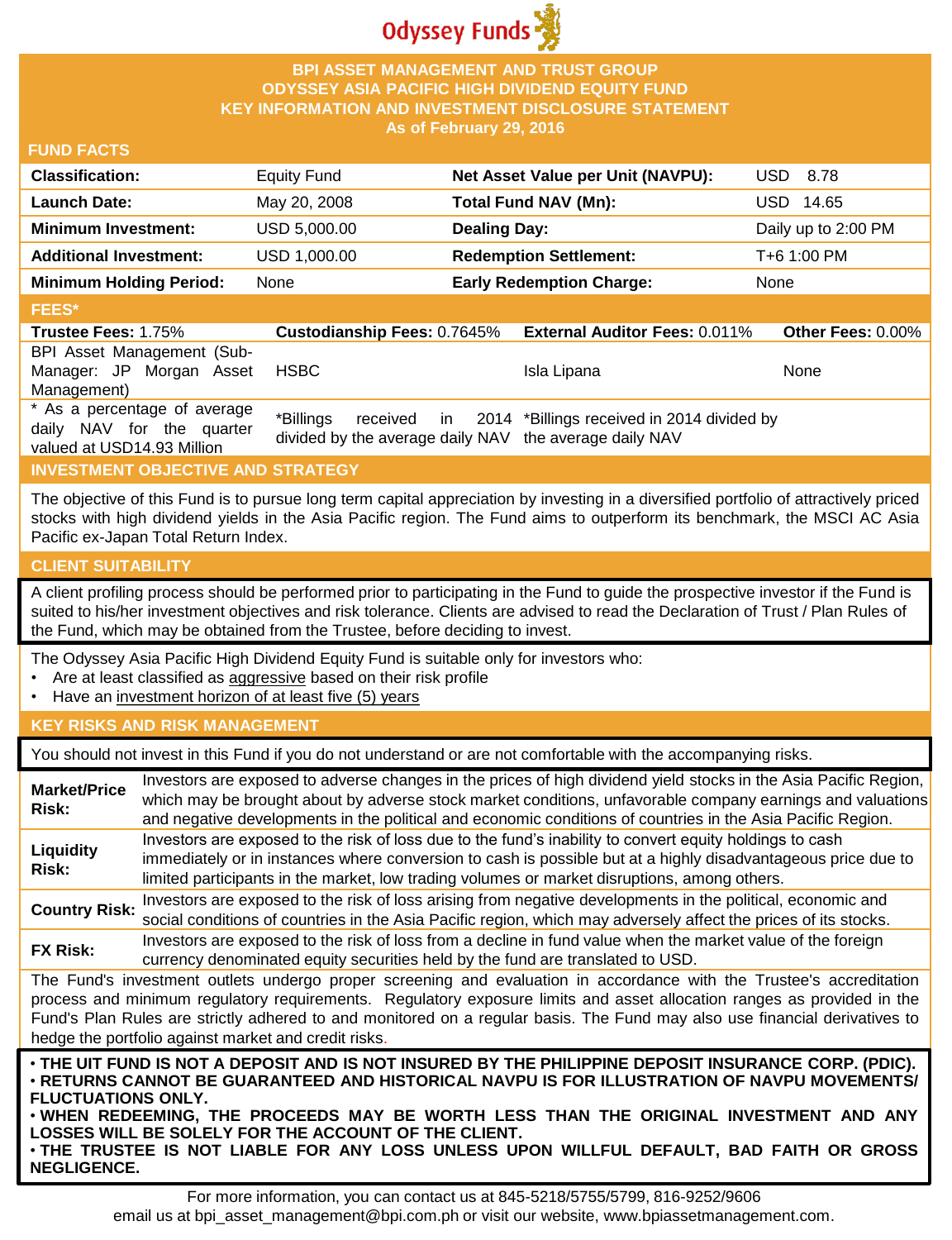## **FUND PERFORMANCE AND STATISTICS AS OF FEBRUARY 29, 2016**

(Purely for reference purposes and is not a guarantee of future results)



| <b>CUMULATIVE PERFORMANCE (%) 1</b>    |            |         |              |             |          |                   |
|----------------------------------------|------------|---------|--------------|-------------|----------|-------------------|
|                                        | 1 mo       | 3 mos   | 6 mos        | <b>1 YR</b> | 3 YRS    | S.I. <sup>5</sup> |
| Fund                                   | 0.92       | -7.38   | $-4.77$      | $-17.40$    | $-17.01$ | $-12.20$          |
| <b>Benchmark</b>                       | $-0.90$    | $-9.05$ | $-6.73$      | $-20.95$    | $-15.05$ | $-5.59$           |
| <b>ANNUALIZED PERFORMANCE (%) 1</b>    |            |         |              |             |          |                   |
|                                        | 1 YR       | 2 YRS   | <b>3 YRS</b> | 4 YRS       | 5 YRS    | S.I. <sup>5</sup> |
| Fund                                   | $-17.40$   | $-4.22$ | $-6.03$      | $-2.76$     | $-2.50$  | $-1.66$           |
| <b>Benchmark</b>                       | $-20.95$   | $-7.38$ | $-5.29$      | $-1.85$     | $-1.30$  | $-0.74$           |
| <b>CALENDAR YEAR PERFORMANCE (%) 1</b> |            |         |              |             |          |                   |
|                                        | <b>YTD</b> | 2015    | 2014         | 2013        | 2012     | 2011              |
| Fund                                   | $-5.29$    | $-9.91$ | 7.08         | $-5.41$     | 21.10    | $-18.24$          |
| <b>Benchmark</b>                       | $-8.73$    | $-9.47$ | 3.71         | 2.65        | 22.75    | $-15.59$          |

| NAVPU over the past 12 months |       |
|-------------------------------|-------|
| Highest                       | 11.28 |
| Lowest                        | 8.13  |
|                               |       |

| <b>STATISTICS</b>                        |         |
|------------------------------------------|---------|
| Portfolio Beta                           | 0.97    |
| Volatility, Past 1 Year (%) <sup>2</sup> | 18.50   |
| Sharpe Ratio <sup>3</sup>                | $-0.90$ |
| Information Ratio <sup>4</sup>           | 0.17    |
| <b>Current Number of Holdings</b>        | 69      |
|                                          |         |

## <sup>1</sup>Returns are net of fees.

<sup>2</sup>Measures the degree to which the Fund fluctuates vis-à-vis its average return over a period of time.

<sup>3</sup>Used to characterize how well the return of a Fund compensates the investor for the level of risk taken. The higher the number, the better.

<sup>4</sup>Measures reward-to-risk efficiency of the portfolio relative to the benchmark. The higher the number, the higher the reward per unit of risk.

<sup>5</sup>Since inception.

\*Declaration of Trust is available upon request through branch of account.

| <b>PORTFOLIO COMPOSITION</b>                        |           | T             |
|-----------------------------------------------------|-----------|---------------|
| <b>Allocation</b>                                   | % of Fund | N             |
| Equities                                            | 95.64     | Kα            |
| Cash and Other Receivables                          | 4.36      |               |
| <b>Top Five Sector Holdings (Equity Portion)</b>    |           | H,            |
| Financials                                          | 52.31     | $P^{\dagger}$ |
| Energy                                              | 11.05     |               |
| Utilities                                           | 9.97      | Cl            |
| Industrials                                         | 8.99      | DI            |
| Information Technology                              | 4.25      | Hι            |
| <b>Top Five Country Weightings (Equity Portion)</b> |           |               |
| Australia                                           | 19.83     | s             |
| China                                               | 19.25     | Bέ            |
| Hong Kong                                           | 15.89     | B)            |
| Korea                                               | 14.86     |               |
| Thailand                                            | 12.00     | L(            |

### **OP TEN HOLDINGS**

| <b>Name</b>                 | % of Equities |
|-----------------------------|---------------|
| Korea Electric Power        | 5.03          |
| <b>HSBC Holdings</b>        | 5.00          |
| PTT                         | 4.86          |
| China Mobile                | 4.59          |
| <b>DBS Group Holdings</b>   | 4.03          |
| Huaneng Power International | 3.46          |
| <b>SK</b> Innovation        | 3.43          |
| Bangkok Bank                | 3.39          |
| <b>BOC Hong Kong</b>        | 2.86          |
| LG Uplus                    | 2.81          |
|                             |               |

## **RELATED PARTY TRANSACTIONS\***

The Fund has no investments and trade transactions with Bank of the Philippine Islands, its subsidiaries and related parties.

\* Related party in accordance with BPI's internal policy.